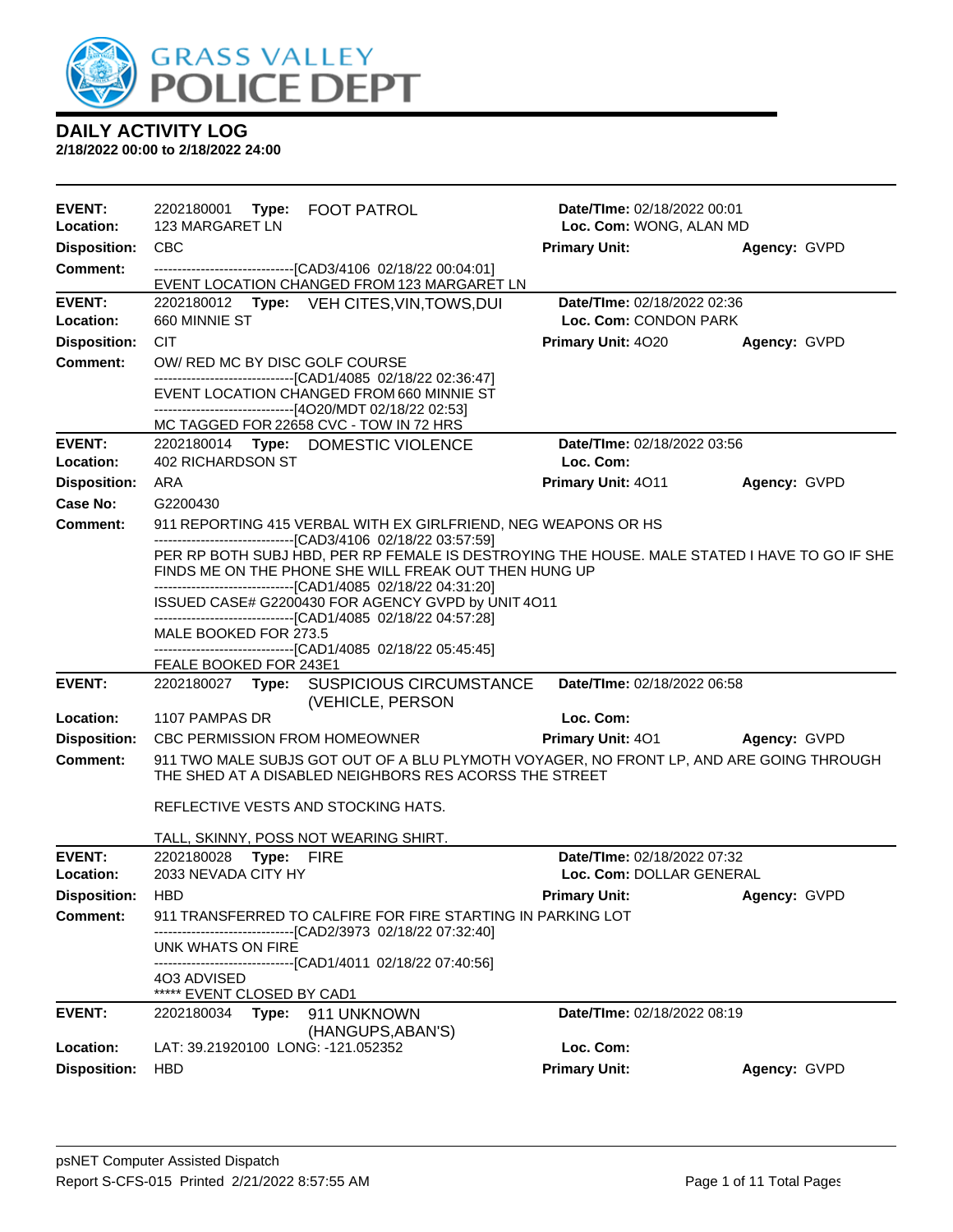

**2/18/2022 00:00 to 2/18/2022 24:00**

| <b>Comment:</b>     | <b>ABANDON</b>                                                                                                                                                                                                                                                                |       |                                                                                                                                                                                                       |                               |                                       |  |
|---------------------|-------------------------------------------------------------------------------------------------------------------------------------------------------------------------------------------------------------------------------------------------------------------------------|-------|-------------------------------------------------------------------------------------------------------------------------------------------------------------------------------------------------------|-------------------------------|---------------------------------------|--|
|                     |                                                                                                                                                                                                                                                                               |       | -----------------[CAD2/3973 02/18/22 08:19:56]<br>HISTORY IS 911 MISDIALS IN 2020 AND 459 REPORT IN 2016                                                                                              |                               |                                       |  |
|                     |                                                                                                                                                                                                                                                                               |       | -------------------------[CAD2/3973 02/18/22 08:20:03]                                                                                                                                                |                               |                                       |  |
|                     | MESSAGE LEFT ON CALL BACK<br>***** EVENT CLOSED BY CAD1                                                                                                                                                                                                                       |       |                                                                                                                                                                                                       |                               |                                       |  |
| <b>EVENT:</b>       |                                                                                                                                                                                                                                                                               |       | 2202180043 Type: DISTURBANCE (NOISE,<br>MUSIC, VERBAL, BARKI                                                                                                                                          | Date/TIme: 02/18/2022 09:09   |                                       |  |
| Location:           | 207 JOERSCHKE DR # 7                                                                                                                                                                                                                                                          |       |                                                                                                                                                                                                       | Loc. Com:                     |                                       |  |
| <b>Disposition:</b> | <b>CBC</b>                                                                                                                                                                                                                                                                    |       |                                                                                                                                                                                                       | Primary Unit: 403             | Agency: GVPD                          |  |
| <b>Comment:</b>     |                                                                                                                                                                                                                                                                               |       | RP REQ 10-21 REF A AN ONGOING ISSUE WITH A12 YO JUV IN THE COMPLEX THAT WILL CONTINUALLY<br>KNOCKS ON NEIGHBORS DOORS AND HARASS NEIGHBORS<br>-------------------------------[4O3/MDT 02/18/22 09:46] |                               |                                       |  |
|                     |                                                                                                                                                                                                                                                                               |       | NO ANSWER ON CALL BACK. MESSAGE LEFT.<br>------------------------------[4O3/MDT 02/18/22 10:03]                                                                                                       |                               |                                       |  |
|                     |                                                                                                                                                                                                                                                                               |       | CONTACT MADE WITH RP REGARDING 295 JOERSCHKE DR #8.                                                                                                                                                   |                               |                                       |  |
| <b>EVENT:</b>       |                                                                                                                                                                                                                                                                               |       | 2202180045 Type: TRAFFIC (DUI, PARKING,<br>SPEED, HAZ                                                                                                                                                 | Date/TIme: 02/18/2022 09:19   |                                       |  |
| Location:           | WALSH ST/PLEASANT ST                                                                                                                                                                                                                                                          |       |                                                                                                                                                                                                       | Loc. Com:                     |                                       |  |
| <b>Disposition:</b> | <b>CBC</b>                                                                                                                                                                                                                                                                    |       |                                                                                                                                                                                                       | Primary Unit: 401             | Agency: GVPD                          |  |
| <b>Comment:</b>     | IS SLEEPING INSIDE.                                                                                                                                                                                                                                                           |       | 911 REPORTING RED HONDA PILOT// 7XCR510 IN THE INTERSECTION WITH XRAY IN THE DRIVER SEAT THAT                                                                                                         |                               |                                       |  |
| <b>EVENT:</b>       | 2202180047                                                                                                                                                                                                                                                                    | Type: | ANIMALS (ABUSE, LOOSE,<br>FOUND, INJURED)                                                                                                                                                             | Date/TIme: 02/18/2022 09:29   |                                       |  |
| Location:           | 8 ROCKWOOD DR                                                                                                                                                                                                                                                                 |       |                                                                                                                                                                                                       | Loc. Com:                     |                                       |  |
| <b>Disposition:</b> | <b>CBC</b>                                                                                                                                                                                                                                                                    |       |                                                                                                                                                                                                       | Primary Unit: 4Z32            | Agency: GVPD                          |  |
| <b>Comment:</b>     | IN ROUTE FOR CAT                                                                                                                                                                                                                                                              |       |                                                                                                                                                                                                       |                               |                                       |  |
| EVENT:              | 2202180052                                                                                                                                                                                                                                                                    | Type: | ANIMALS (ABUSE, LOOSE,<br>FOUND, INJURED)                                                                                                                                                             | Date/TIme: 02/18/2022 09:59   |                                       |  |
| <b>Disposition:</b> | CBC                                                                                                                                                                                                                                                                           |       |                                                                                                                                                                                                       | Primary Unit: 4Z32            | Agency: GVPD                          |  |
| Comment:            |                                                                                                                                                                                                                                                                               |       |                                                                                                                                                                                                       |                               |                                       |  |
| <b>EVENT:</b>       | 2202180054                                                                                                                                                                                                                                                                    | Type: | <b>FOLLOWUP</b>                                                                                                                                                                                       | Date/TIme: 02/18/2022 10:06   |                                       |  |
| Location:           | 126 IDAHO MARYLAND RD                                                                                                                                                                                                                                                         |       |                                                                                                                                                                                                       | Loc. Com: RIEBES 530 273 4000 |                                       |  |
| <b>Disposition:</b> | <b>CBC</b>                                                                                                                                                                                                                                                                    |       |                                                                                                                                                                                                       | <b>Primary Unit: 401</b>      | Agency: GVPD                          |  |
| <b>Comment:</b>     | <b>FU</b>                                                                                                                                                                                                                                                                     |       |                                                                                                                                                                                                       |                               |                                       |  |
|                     |                                                                                                                                                                                                                                                                               |       | ------------------------------[CAD1/4011 02/18/22 10:07:44]<br>EVENT LOCATION CHANGED FROM RIEBES                                                                                                     |                               |                                       |  |
| <b>EVENT:</b>       | 2202180066                                                                                                                                                                                                                                                                    |       | Type: ORDINANCES<br>(COUNTY/MUNICIPAL)                                                                                                                                                                | Date/TIme: 02/18/2022 10:40   |                                       |  |
| Location:           | 616 SUTTON WY                                                                                                                                                                                                                                                                 |       |                                                                                                                                                                                                       |                               | Loc. Com: MAIN ENTRANCE NEAR BUS STOP |  |
| <b>Disposition:</b> | CBC SU LEAVING PRIOR TO 97                                                                                                                                                                                                                                                    |       |                                                                                                                                                                                                       | <b>Primary Unit: 403</b>      | Agency: GVPD                          |  |
| <b>Comment:</b>     | MULTIPLE TRANSIENTS WITH CARD BOARD SIGNS AND ALL THEIR JUNK PANHANDLINGRP STATES THAT<br>THEY ARE FREQUENT FLYERS AND RP REQ THAT THEY ACTUALLY BE CITED THIS TIME, RP WILLING TO SIGI<br>A C/A NEG WEAPONS SEEN.<br>-------------------------------[4O3/MDT 02/18/22 11:00] |       |                                                                                                                                                                                                       |                               |                                       |  |
|                     |                                                                                                                                                                                                                                                                               |       | PRIOR TO ARRIVAL TRANSIENTS DISPURSED.                                                                                                                                                                |                               |                                       |  |
| <b>EVENT:</b>       | 2202180071                                                                                                                                                                                                                                                                    |       | Type: VEHICLE STOP                                                                                                                                                                                    | Date/TIme: 02/18/2022 10:50   |                                       |  |
| Location:           | EA MAIN ST/PRESLEY WY                                                                                                                                                                                                                                                         |       |                                                                                                                                                                                                       | Loc. Com:                     |                                       |  |
| <b>Disposition:</b> | <b>WA WARNING</b>                                                                                                                                                                                                                                                             |       |                                                                                                                                                                                                       | Primary Unit: 4018            | Agency: GVPD                          |  |
| Comment:            | License: 4LLO166 State: CA                                                                                                                                                                                                                                                    |       | --------------------------[CAD1/4011_02/18/22_10:50:45]                                                                                                                                               |                               |                                       |  |
|                     |                                                                                                                                                                                                                                                                               |       | EVENT LOCATION CHANGED FROM EA MAIN ST/PRESLEY WY                                                                                                                                                     |                               |                                       |  |

psNET Computer Assisted Dispatch Report S-CFS-015 Printed 2/21/2022 8:57:55 AM Page 2 of 11 Total Pages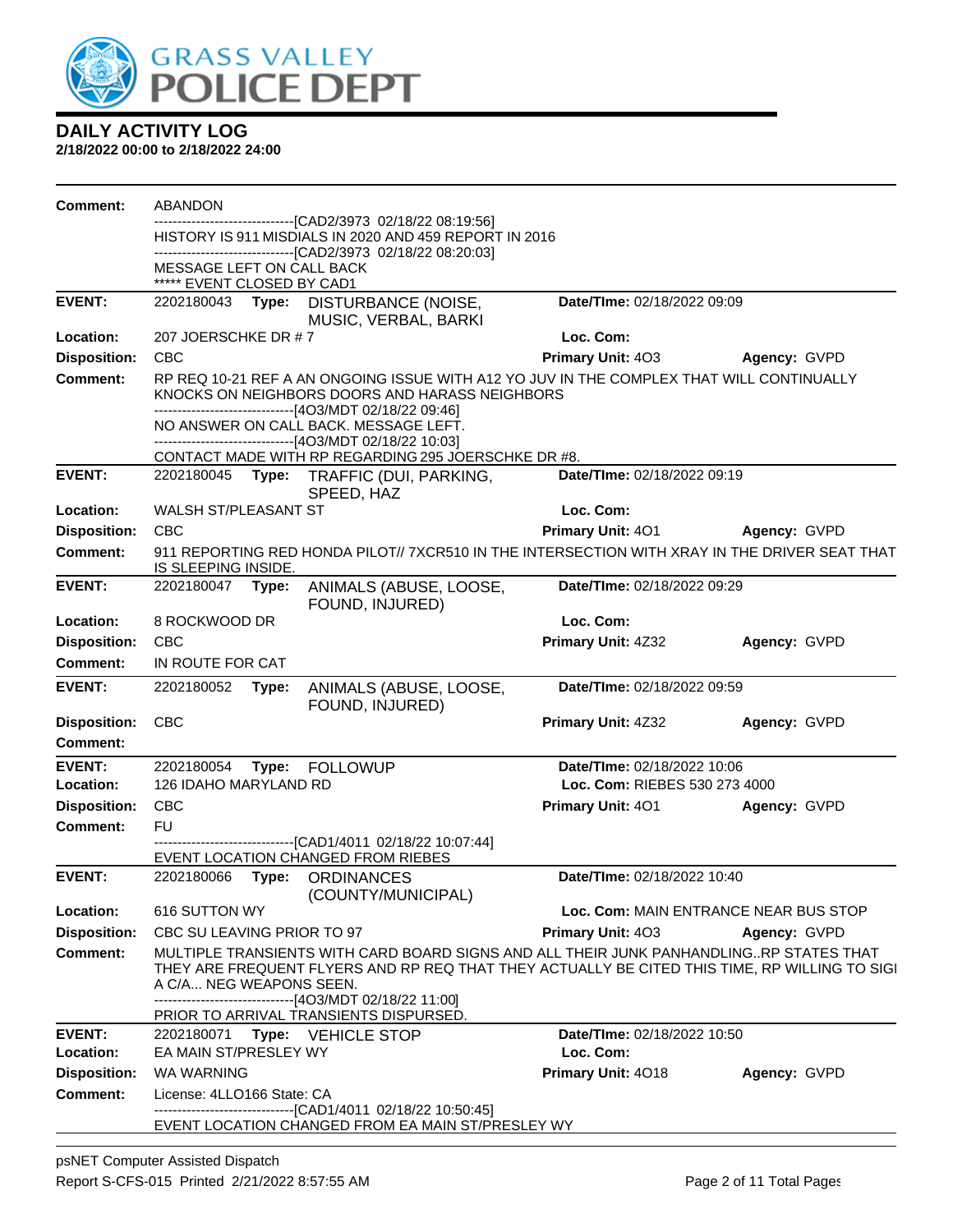

| <b>EVENT:</b><br><b>Disposition:</b><br><b>Comment:</b> | 2202180085<br><b>CBC</b>                                                                                                                                   |       | Type: FOOT PATROL                                                                                                                                                                                                                                                                        | Date/TIme: 02/18/2022 11:20<br>Primary Unit: 403 | Agency: GVPD |  |
|---------------------------------------------------------|------------------------------------------------------------------------------------------------------------------------------------------------------------|-------|------------------------------------------------------------------------------------------------------------------------------------------------------------------------------------------------------------------------------------------------------------------------------------------|--------------------------------------------------|--------------|--|
|                                                         |                                                                                                                                                            |       |                                                                                                                                                                                                                                                                                          |                                                  |              |  |
| <b>EVENT:</b>                                           | 2202180087                                                                                                                                                 | Type: | DISTURBANCE (NOISE,<br>MUSIC, VERBAL, BARKI                                                                                                                                                                                                                                              | Date/TIme: 02/18/2022 11:24                      |              |  |
| Location:                                               | 2068 NEVADA CITY HY                                                                                                                                        |       |                                                                                                                                                                                                                                                                                          | Loc. Com: VERIZON WIRELESS                       |              |  |
| <b>Disposition:</b>                                     | <b>CBC</b>                                                                                                                                                 |       |                                                                                                                                                                                                                                                                                          | Primary Unit: 4018                               | Agency: GVPD |  |
| <b>Comment:</b>                                         |                                                                                                                                                            |       | RP HAVING AN ISSUE WITH VERIZON CLAIMING THAT HIS PHONE IS STOLEN AND WONT ACTIVATE IT, RP                                                                                                                                                                                               |                                                  |              |  |
|                                                         |                                                                                                                                                            |       | STATES PHONE IS NOT STOLENRP ADVISED TO STAY OUTSIDE OF VERIZON STORE AND WAIT NEAR HIS<br>VEH FOR OFFICER CONTACT AND TO NOT ESCALATE THE SITUATION RP STANDING BY IN A TAN JEEP<br>WRANGLER AND WILL FLAG OFFICER DOWN<br>-------------------------------[CAD2/3973 02/18/22 11:24:07] |                                                  |              |  |
|                                                         |                                                                                                                                                            |       | EVENT CALL TYPE CHANGED FROM FRA                                                                                                                                                                                                                                                         |                                                  |              |  |
| <b>EVENT:</b>                                           |                                                                                                                                                            |       | 2202180092 Type: WELFARE CHECK                                                                                                                                                                                                                                                           | Date/TIme: 02/18/2022 11:30                      |              |  |
| Location:                                               | 127 ROCKWOOD DR                                                                                                                                            |       |                                                                                                                                                                                                                                                                                          | Loc. Com:                                        |              |  |
| <b>Disposition:</b><br>Case No:                         | <b>RPT</b><br>G2200433                                                                                                                                     |       |                                                                                                                                                                                                                                                                                          | Primary Unit: 401                                | Agency: GVPD |  |
| Comment:                                                |                                                                                                                                                            |       | 911 CLIENT WAS MAKING SUICIDAL STATEMENTS SUCH AS "IF I HAD A GUN, ID USE IT". CLIENT IS NO                                                                                                                                                                                              |                                                  |              |  |
|                                                         | LONGER REPLYING TO RP,                                                                                                                                     |       |                                                                                                                                                                                                                                                                                          |                                                  |              |  |
|                                                         | UNK IF THE VI DOES HAVE WEAPONS. NEG DRUG OR ALC. HISTORY OF 11-46 THOUGHTS AND SELF HARM.<br>-------------------------------[CAD1/4011_02/18/22 11:31:19] |       |                                                                                                                                                                                                                                                                                          |                                                  |              |  |
|                                                         | UNK IF HE LIVES ALONE.                                                                                                                                     |       |                                                                                                                                                                                                                                                                                          |                                                  |              |  |
|                                                         | REQG 10-21 W/DISPO                                                                                                                                         |       | -------------------------------[CAD1/4011_02/18/22 11:31:31]                                                                                                                                                                                                                             |                                                  |              |  |
|                                                         | 1039 SNMH                                                                                                                                                  |       | -------------------------------[CAD2/3973_02/18/22 12:23:10]                                                                                                                                                                                                                             |                                                  |              |  |
|                                                         |                                                                                                                                                            |       | ------------------------------[CAD2/3973_02/18/22 14:24:47]<br>ISSUED CASE# G2200433 FOR AGENCY GVPD by UNIT 4O1                                                                                                                                                                         |                                                  |              |  |
| <b>EVENT:</b>                                           |                                                                                                                                                            |       | 2202180098 Type: FOLLOWUP                                                                                                                                                                                                                                                                | Date/TIme: 02/18/2022 11:45                      |              |  |
| Location:                                               | 134 JOERSCHKE DR                                                                                                                                           |       |                                                                                                                                                                                                                                                                                          | Loc. Com:                                        |              |  |
| <b>Disposition:</b>                                     | <b>CBC</b>                                                                                                                                                 |       |                                                                                                                                                                                                                                                                                          | <b>Primary Unit: 402</b>                         | Agency: GVPD |  |
| <b>Comment:</b>                                         | <b>PARKING ENFORCEMENT</b>                                                                                                                                 |       |                                                                                                                                                                                                                                                                                          |                                                  |              |  |
| <b>EVENT:</b>                                           | 2202180099                                                                                                                                                 | Type: | <b>SUSPICIOUS CIRCUMSTANCE</b><br>(VEHICLE, PERSON                                                                                                                                                                                                                                       | Date/TIme: 02/18/2022 11:53                      |              |  |
| Location:                                               | 804 SUTTON WY                                                                                                                                              |       |                                                                                                                                                                                                                                                                                          | Loc. Com: BANK OF AMERICA                        |              |  |
| <b>Disposition:</b>                                     | <b>RPT INFO RPT</b>                                                                                                                                        |       |                                                                                                                                                                                                                                                                                          | Primary Unit: 4018                               | Agency: GVPD |  |
| Case No:                                                | G2200431                                                                                                                                                   |       |                                                                                                                                                                                                                                                                                          |                                                  |              |  |
| <b>Comment:</b>                                         |                                                                                                                                                            |       | SOMEONE PLACED A CAMERA ON THE ATM, TECH WHO FOUND IT IS ON SCENE FOR CTC<br>----------------------[CAD1/4011_02/18/22 12:14:44]                                                                                                                                                         |                                                  |              |  |
|                                                         |                                                                                                                                                            |       | EVENT CALL TYPE CHANGED FROM ALA                                                                                                                                                                                                                                                         |                                                  |              |  |
|                                                         |                                                                                                                                                            |       | -------------------------------[CAD1/4011 02/18/22 12:26:58]<br>ISSUED CASE# G2200431 FOR AGENCY GVPD by UNIT 4O18                                                                                                                                                                       |                                                  |              |  |
| <b>EVENT:</b>                                           |                                                                                                                                                            |       | 2202180101 Type: ORDINANCES<br>(COUNTY/MUNICIPAL)                                                                                                                                                                                                                                        | Date/TIme: 02/18/2022 11:56                      |              |  |
| Location:                                               | TINLOY ST/BANK ST                                                                                                                                          |       |                                                                                                                                                                                                                                                                                          | Loc. Com: ACROSS FROM BUS STOP                   |              |  |
| <b>Disposition:</b>                                     | CBC CONTACT SUBJ, USES BUS                                                                                                                                 |       |                                                                                                                                                                                                                                                                                          | Primary Unit: 4018                               | Agency: GVPD |  |
| <b>Comment:</b>                                         |                                                                                                                                                            |       | REPORTING RV WITH TRANSIENTS ALL AROUND, GARBAGE LAYING AROUND AND FLUID LEAKING FROM RV.                                                                                                                                                                                                |                                                  |              |  |
| <b>EVENT:</b>                                           | 2202180103                                                                                                                                                 | Type: | <b>TRAFFIC ACCIDENT</b>                                                                                                                                                                                                                                                                  | Date/TIme: 02/18/2022 12:06                      |              |  |
| Location:                                               | WE MCKNIGHT WY/FREEMAN LN                                                                                                                                  |       |                                                                                                                                                                                                                                                                                          | Loc. Com:                                        |              |  |
| <b>Disposition:</b>                                     | CBC 98M                                                                                                                                                    |       |                                                                                                                                                                                                                                                                                          | Primary Unit: 4K6                                | Agency: GVPD |  |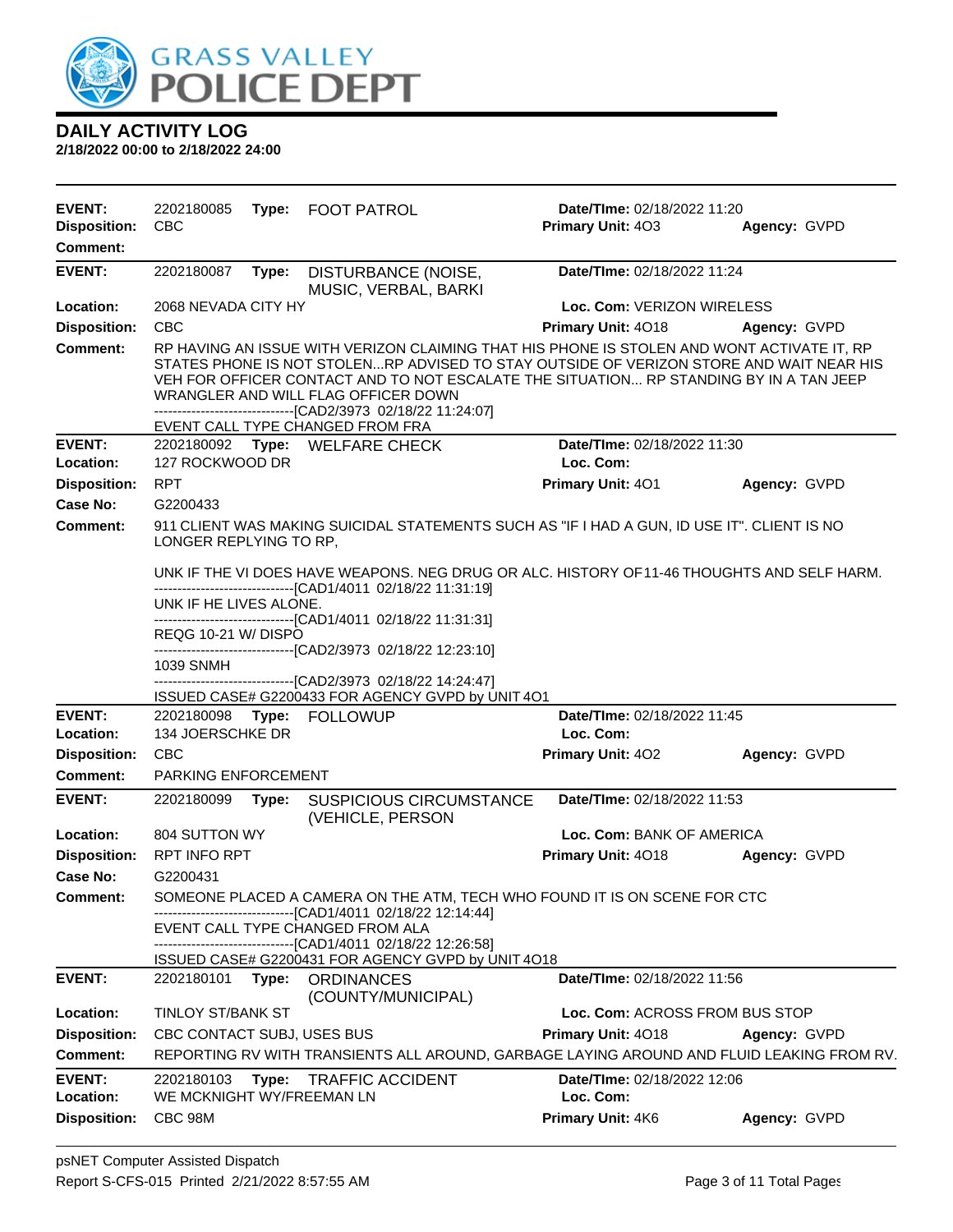

| <b>Comment:</b>     | RP ADVISING SHE WAS IN HER VEH LEAVING THE SHOPPING CENTER TO TURN LEFT AND WAS HIT BY A<br>WHITE SUV// 8BQF475 AND THE SUV TOOK OFF OCCURED APPROX1.5 HOURS AGO. REQ 10-21<br>-------------------------------[CAD1/4011 02/18/22 12:41:01] |                                                                                                                                                                                                                                                                                                                 |                                       |              |  |  |
|---------------------|---------------------------------------------------------------------------------------------------------------------------------------------------------------------------------------------------------------------------------------------|-----------------------------------------------------------------------------------------------------------------------------------------------------------------------------------------------------------------------------------------------------------------------------------------------------------------|---------------------------------------|--------------|--|--|
|                     | RP GOING TO LOBBY LATER FOR RPT                                                                                                                                                                                                             |                                                                                                                                                                                                                                                                                                                 |                                       |              |  |  |
| <b>EVENT:</b>       | 2202180104 Type: 911 UNKNOWN                                                                                                                                                                                                                | (HANGUPS, ABAN'S)                                                                                                                                                                                                                                                                                               | Date/TIme: 02/18/2022 12:11           |              |  |  |
| Location:           | DOG BAR RD/LA BARR MEADOWS RD                                                                                                                                                                                                               |                                                                                                                                                                                                                                                                                                                 | Loc. Com:                             |              |  |  |
| <b>Disposition:</b> | <b>HBD</b>                                                                                                                                                                                                                                  |                                                                                                                                                                                                                                                                                                                 | <b>Primary Unit:</b>                  | Agency: GVPD |  |  |
| <b>Comment:</b>     | <b>HANG UP</b>                                                                                                                                                                                                                              |                                                                                                                                                                                                                                                                                                                 |                                       |              |  |  |
|                     |                                                                                                                                                                                                                                             | -------------------------------[CAD2/3973 02/18/22 12:11:22]                                                                                                                                                                                                                                                    |                                       |              |  |  |
|                     | <b>NEG HISTORY WITH NUMBER</b>                                                                                                                                                                                                              | -------------------------------[CAD2/3973 02/18/22 12:11:51]                                                                                                                                                                                                                                                    |                                       |              |  |  |
|                     |                                                                                                                                                                                                                                             | EVENT LOCATION CHANGED FROM LAT:39.20055400 LONG: -121.056793 GRASS VALLEY<br>--------------------------------[CAD2/3973 02/18/22 12:11:59]                                                                                                                                                                     |                                       |              |  |  |
|                     | ON CALL BACK RP ADV C4, POCKET DIAL                                                                                                                                                                                                         |                                                                                                                                                                                                                                                                                                                 |                                       |              |  |  |
| <b>EVENT:</b>       | ***** EVENT CLOSED BY CAD2                                                                                                                                                                                                                  | 2202180109 Type: RESTRAINING ORDERS (TRO,<br>OAH, CUSTODY, C                                                                                                                                                                                                                                                    | Date/TIme: 02/18/2022 12:26           |              |  |  |
| Location:           | 402 RICHARDSON ST                                                                                                                                                                                                                           |                                                                                                                                                                                                                                                                                                                 | Loc. Com:                             |              |  |  |
| <b>Disposition:</b> | CBC SUBJ WILL CONTACT LATER                                                                                                                                                                                                                 |                                                                                                                                                                                                                                                                                                                 | <b>Primary Unit: 4K6</b>              | Agency: GVPD |  |  |
| <b>Comment:</b>     |                                                                                                                                                                                                                                             | RP AT GVPD FOR RESTRAINING ORDER INFO                                                                                                                                                                                                                                                                           |                                       |              |  |  |
|                     |                                                                                                                                                                                                                                             | -------------------------------[CAD1/4011 02/18/22 12:28:14]<br>RP WAS ADVISED OF EXTENDED ETA. RP REQG CTC AT HIS RES                                                                                                                                                                                          |                                       |              |  |  |
| <b>EVENT:</b>       |                                                                                                                                                                                                                                             | 2202180110 Type: ATTEMPT TO CONTACT                                                                                                                                                                                                                                                                             | Date/TIme: 02/18/2022 12:26           |              |  |  |
| Location:           | 692 FREEMAN LN # A                                                                                                                                                                                                                          |                                                                                                                                                                                                                                                                                                                 | Loc. Com: RALEYS                      |              |  |  |
| <b>Disposition:</b> | <b>CBC</b>                                                                                                                                                                                                                                  |                                                                                                                                                                                                                                                                                                                 | <b>Primary Unit: 403 Agency: GVPD</b> |              |  |  |
| Comment:            | <b>RALEYS</b>                                                                                                                                                                                                                               | RP STATES SHE HAS A CLIENT THAT IS TRANSIENT AND IS ON AN AOT (ASSISTED OUTPATIENT TREATMENT<br>ORDER THAT DID NOT SHOW UP TO COURT AND PER RP THERE IS AN ORDER FROM THE JUDGE TO<br>TRANSPORT SUBJ TO SNMH ER FOR EVALUATION FOR5150. SUBJ IS KNOWN TO BE TRANSIENT NEAR                                      |                                       |              |  |  |
|                     |                                                                                                                                                                                                                                             | -----------------------[CAD2/3973_02/18/22 12:27:24]<br>RP NOT ENRT TO RALEYS BECAUSE SHE DOESNT KNOW WHERE SUBJ IS BUT IS REQ LE TO MAKE AREA<br>CHECK AND BE ADVISED OF ORDER IN CASE SUBJ IS CONTACTED<br>--------------------------------[CAD2/3973 02/18/22 12:27:30]<br>EVENT CALL TYPE CHANGED FROM AGEO |                                       |              |  |  |
| <b>EVENT:</b>       | 2202180118 Type: VANDALISM                                                                                                                                                                                                                  |                                                                                                                                                                                                                                                                                                                 | Date/TIme: 02/18/2022 12:58           |              |  |  |
| Location:           | 555 FAWCETT ST                                                                                                                                                                                                                              |                                                                                                                                                                                                                                                                                                                 | Loc. Com:                             |              |  |  |
| <b>Disposition:</b> | <b>RPT</b>                                                                                                                                                                                                                                  |                                                                                                                                                                                                                                                                                                                 | <b>Primary Unit: 401</b>              | Agency: GVPD |  |  |
| Case No:            | G2200434                                                                                                                                                                                                                                    |                                                                                                                                                                                                                                                                                                                 |                                       |              |  |  |
| <b>Comment:</b>     | 594 TO VEHICLE. REQ 10-21.                                                                                                                                                                                                                  |                                                                                                                                                                                                                                                                                                                 |                                       |              |  |  |
|                     |                                                                                                                                                                                                                                             | --------------------------------[CAD2/3973 02/18/22 13:00:36]<br>NEG MATCH WITH 28 PROVIDEDUTL WITH REVERSE 28<br>-------------------------------[CAD2/3973 02/18/22 15:21:08]                                                                                                                                  |                                       |              |  |  |
|                     |                                                                                                                                                                                                                                             | ISSUED CASE# G2200434 FOR AGENCY GVPD by UNIT 4O1                                                                                                                                                                                                                                                               |                                       |              |  |  |
| <b>EVENT:</b>       | 2202180123 Type: FOLLOWUP                                                                                                                                                                                                                   |                                                                                                                                                                                                                                                                                                                 | Date/TIme: 02/18/2022 13:19           |              |  |  |
| Location:           | PACKARD DR/KING CT                                                                                                                                                                                                                          |                                                                                                                                                                                                                                                                                                                 | Loc. Com:                             |              |  |  |
| <b>Disposition:</b> | <b>CBC</b>                                                                                                                                                                                                                                  |                                                                                                                                                                                                                                                                                                                 | <b>Primary Unit: 402</b>              | Agency: GVPD |  |  |
| <b>Comment:</b>     | PARKING ENFORCEMENT                                                                                                                                                                                                                         | -------------------------------[SUPV01/3675_02/18/22_13:21:39]                                                                                                                                                                                                                                                  |                                       |              |  |  |
|                     |                                                                                                                                                                                                                                             | EVENT LOCATION CHANGED FROM PACKARD AT KING CT<br>---------------------------[4O2/MDT 02/18/22 13:30]                                                                                                                                                                                                           |                                       |              |  |  |
| <b>EVENT:</b>       |                                                                                                                                                                                                                                             | COURTESY CITE/WARNING LEFT ON 2 VEHICLES                                                                                                                                                                                                                                                                        | Date/TIme: 02/18/2022 13:24           |              |  |  |
|                     | 2202180125 <b>Type:</b>                                                                                                                                                                                                                     | <b>SUSPICIOUS CIRCUMSTANCE</b><br>(VEHICLE, PERSON                                                                                                                                                                                                                                                              |                                       |              |  |  |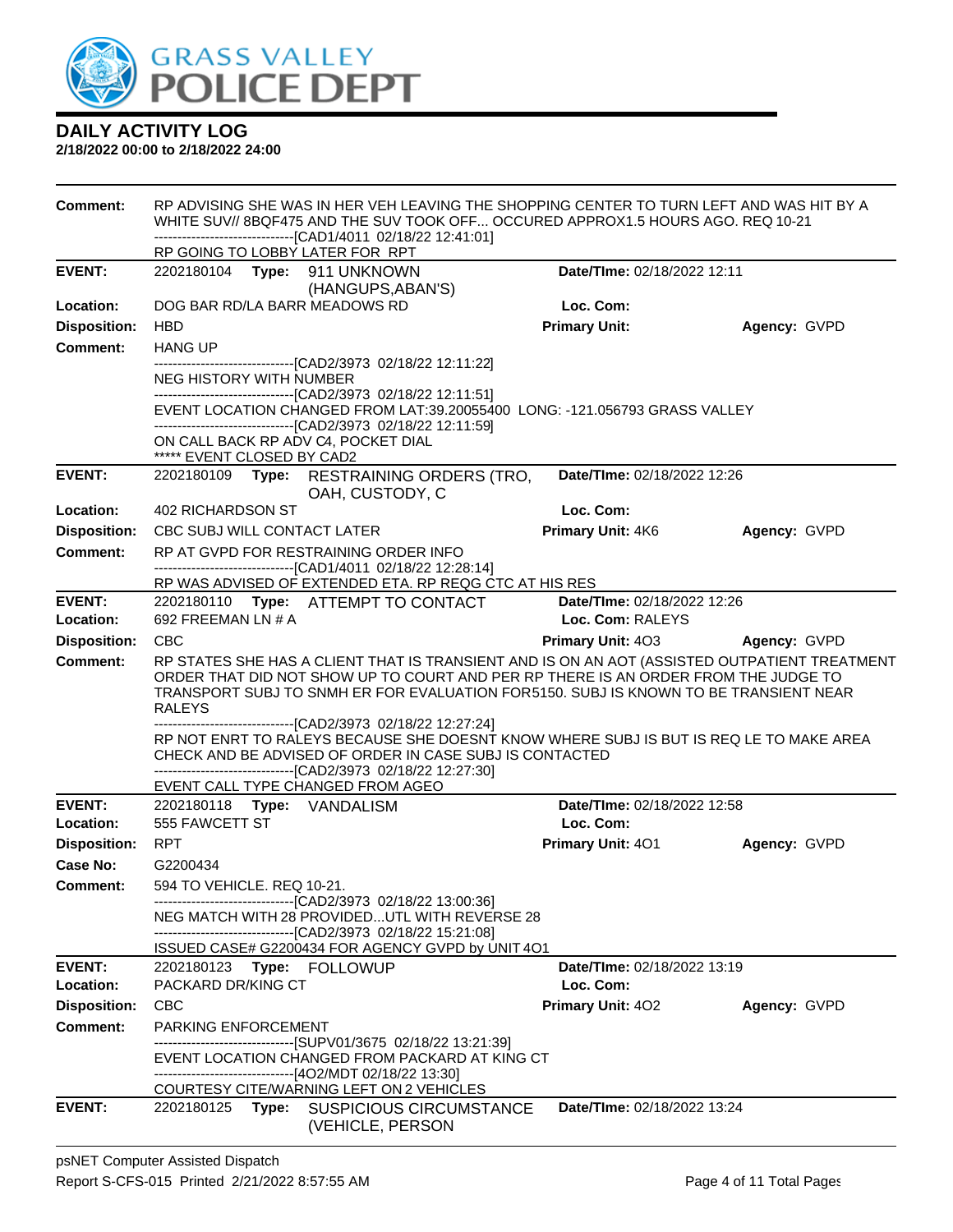

**2/18/2022 00:00 to 2/18/2022 24:00**

| Location:                   | 2090 NEVADA CITY HY                                                                                                                                                                                                  | Loc. Com: YUBA DOCS 530 274 5020         |              |
|-----------------------------|----------------------------------------------------------------------------------------------------------------------------------------------------------------------------------------------------------------------|------------------------------------------|--------------|
| <b>Disposition:</b>         | AST                                                                                                                                                                                                                  | <b>Primary Unit: 403</b>                 | Agency: GVPD |
| <b>Comment:</b>             | PATIENT LAYING OUTSIDE, SEEMS OUT OF IT, CURRENTLY YELLING. WIFE OF THE PATIENT WANTS THE<br>SUBJ TO RECEIVE MEDICAL ATTENTION HOWEVER THE SUBJECT IS REFUSING.                                                      |                                          |              |
|                             | UNK IF DRUGS, ALC, OR MENTAL HEALTH ISSUE.<br>-------------------------------[CAD1/4011 02/18/22 13:25:22]                                                                                                           |                                          |              |
|                             | LSW RED SHIRT, BLU PANTS<br>-------------------------------[CAD1/4011 02/18/22 13:40:31]                                                                                                                             |                                          |              |
|                             | 10-39 CALFIRE                                                                                                                                                                                                        |                                          |              |
|                             | -------------------------------[4O3/MDT 02/18/22 14:06]<br>MEDICAL TRANSPORTED SUBJECT DUE TO MEDICAL ISSUE.                                                                                                         |                                          |              |
| <b>EVENT:</b>               | 2202180127 Type: SUSPICIOUS CIRCUMSTANCE<br>(VEHICLE, PERSON                                                                                                                                                         | Date/TIme: 02/18/2022 13:28              |              |
| Location:                   | 10609 ALTA ST                                                                                                                                                                                                        | Loc. Com: MAUTINO PARK                   |              |
| <b>Disposition:</b>         | <b>CBC</b>                                                                                                                                                                                                           | <b>Primary Unit: 402</b>                 | Agency: GVPD |
| <b>Comment:</b>             | RP SAW 415P, 5 JUVS INVOLVED. 3 MALE JUVS ASKED RP TO TAKE THEM OUT OF THE PARK BECAUSE THE<br>OTHER MALE JUV WAS GETTING HIS OLDER BROTHER. ONE OF THE JUVS RP TOOK THE 3 JUVS OFF AT THE<br>ROUNDABOUT ON E MAIN.  |                                          |              |
|                             | -------------------------------[CAD1/4011 02/18/22 13:28:37]<br>EVENT LOCATION CHANGED FROM DERE MAUTINO<br>-------------------------------[SUPV01/3675 02/18/22 13:28:55]<br>EVENT LOCATION CHANGED FROM DE MAUTINO |                                          |              |
|                             | -------------------------------[CAD1/4011 02/18/22 13:29:58]<br>JUVS WERE APPROX 17YO. ONE OF THE JUVS TOLD RP THAT THE SUSPECT JUV AT THE PARK TRIED TO<br>STAB HIM W/ A SCREWDRIVER                                |                                          |              |
|                             |                                                                                                                                                                                                                      |                                          |              |
|                             | UNK NAMES OF ANY OF THE INVOLVED<br>--------------------------------[4O2/MDT 02/18/22 13:40]                                                                                                                         |                                          |              |
|                             | AREA CHECK MADE, UTL. CONTACTED RP WHO ADVISED ALL INVOLVED LEFT THE PARK. NOT ENOUGH<br>INFO TO INVESTIGATE. CBC FOR NOW.                                                                                           |                                          |              |
| <b>EVENT:</b>               | 2202180128 Type: FOLLOWUP                                                                                                                                                                                            | Date/TIme: 02/18/2022 13:31              |              |
| Location:                   | WE MCKNIGHT WY/FREEMAN LN                                                                                                                                                                                            | Loc. Com:                                |              |
| <b>Disposition:</b>         | <b>RPT</b>                                                                                                                                                                                                           | <b>Primary Unit: 4K6</b>                 | Agency: GVPD |
| Case No:<br><b>Comment:</b> | G2200432<br>RP REPORTED HIT AND RUN EARLIER TODAY AND WAS TOLD BY4K6 TO RESPOND TO LOBBY FOR                                                                                                                         |                                          |              |
|                             | REPORTRP CURR IN GVPD PARKING LOT WAITING FOR CONTACT<br>--------------------------------[CAD2/3973 02/18/22 14:03:59]                                                                                               |                                          |              |
|                             | ISSUED CASE# G2200432 FOR AGENCY GVPD by UNIT 4K6                                                                                                                                                                    |                                          |              |
| <b>EVENT:</b><br>Location:  | 2202180136 Type: FOLLOWUP<br>UNION JACK ST/BENNETT ST                                                                                                                                                                | Date/TIme: 02/18/2022 13:47<br>Loc. Com: |              |
| <b>Disposition:</b>         | <b>CBC</b>                                                                                                                                                                                                           | Primary Unit: 402                        | Agency: GVPD |
| <b>Comment:</b>             | PARKING ENFORCEMENT                                                                                                                                                                                                  |                                          |              |
|                             | -----------------------[SUPV01/3675_02/18/22 13:48:05]                                                                                                                                                               |                                          |              |
|                             | EVENT LOCATION CHANGED FROM UNION JACK AT BENNETT ST<br>-------------------------------[4O2/MDT 02/18/22 13:48]                                                                                                      |                                          |              |
|                             | CONTACT MADE WITH RO WHO ADVISED THEY ARE MOVING VEHICLE ON TUESDAY FEB22,2022                                                                                                                                       |                                          |              |
| <b>EVENT:</b>               | 2202180140<br>Type:<br><b>FOLLOWUP</b>                                                                                                                                                                               | <b>Date/Time: 02/18/2022 13:52</b>       |              |
| Location:                   | 266 N AUBURN ST                                                                                                                                                                                                      | Loc. Com:                                |              |
| <b>Disposition:</b>         | <b>CBC</b>                                                                                                                                                                                                           | <b>Primary Unit: 402</b>                 | Agency: GVPD |
| <b>Comment:</b>             | PARKING ENFORCEMENT<br>-------------------------[4O2/MDT 02/18/22 13:53]                                                                                                                                             |                                          |              |
|                             | LAWFULLY PARKED, DOES NOT APPEAR TO HAVE BEEN PARKED THERE FOR LONG.                                                                                                                                                 |                                          |              |
| <b>EVENT:</b>               | Type:<br>2202180141<br>RESTRAINING ORDERS (TRO,<br>OAH, CUSTODY, C                                                                                                                                                   | Date/TIme: 02/18/2022 13:53              |              |

psNET Computer Assisted Dispatch Report S-CFS-015 Printed 2/21/2022 8:57:55 AM Page 5 of 11 Total Pages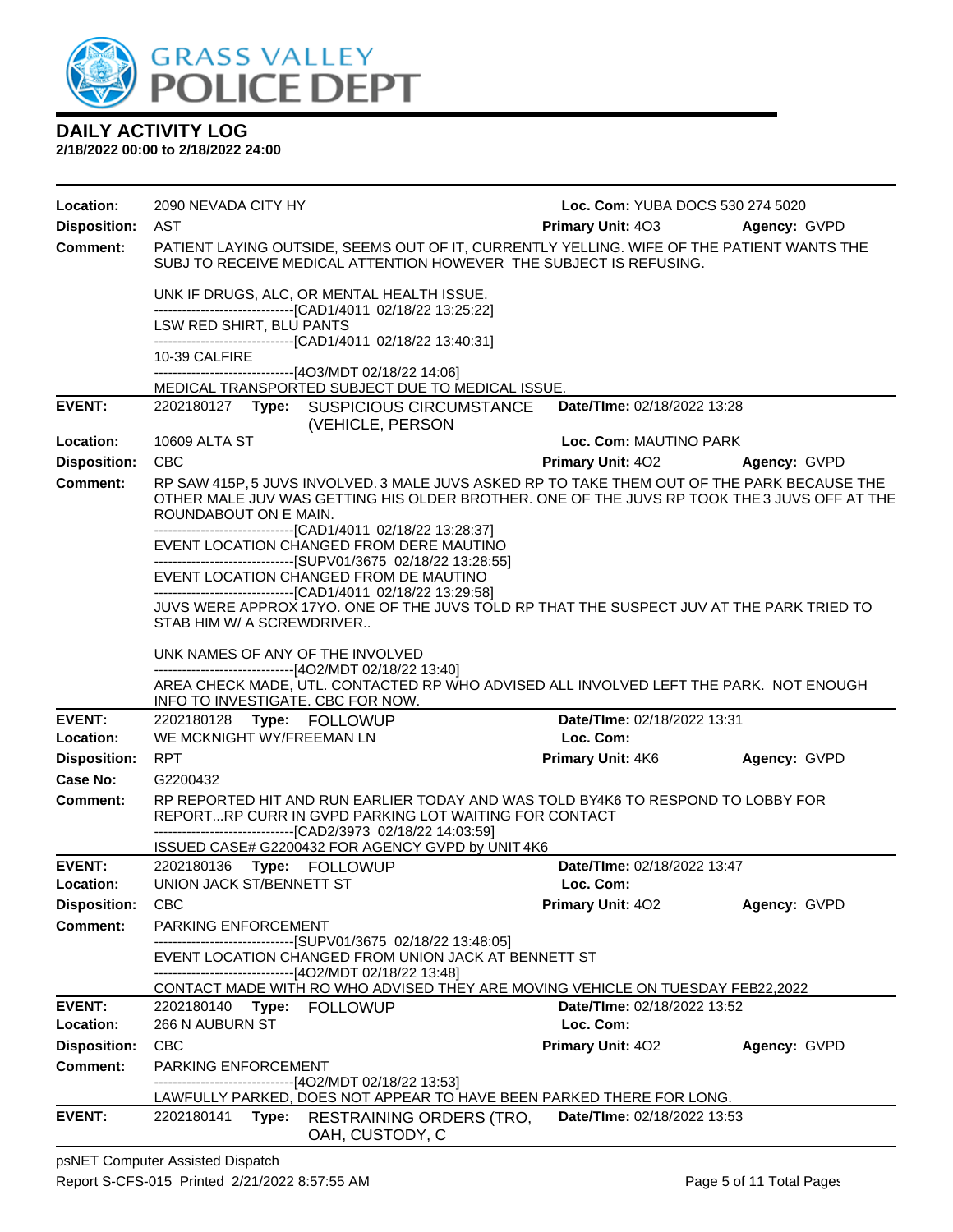

| Location:                       | 275 DORSEY DR #66                           |       |                                                                                                                                                    | Loc. Com:                                         |              |  |
|---------------------------------|---------------------------------------------|-------|----------------------------------------------------------------------------------------------------------------------------------------------------|---------------------------------------------------|--------------|--|
| <b>Disposition:</b>             | CBC                                         |       |                                                                                                                                                    | Primary Unit: 403                                 | Agency: GVPD |  |
| <b>Comment:</b>                 |                                             |       | RPS EX WHO IS RESTRAINED FROM THE LOCATION IS CURRENTLY AT RPS APPT.                                                                               |                                                   |              |  |
|                                 |                                             |       | RP SAW HIM ON THE RING CAMERA, RP IS AT WORK<br>------------------------------[CAD1/4011 02/18/22 13:53:27]                                        |                                                   |              |  |
|                                 |                                             |       | LSW LONG SLEEVE BLU SHIRT, BLK JEANS                                                                                                               |                                                   |              |  |
|                                 |                                             |       | RP STATED THE SU HAS NOT BEEN SERVED W/ THE ORDER                                                                                                  |                                                   |              |  |
|                                 | RELATED TO NCSO 2202180157                  |       | ------------------------------[CAD2/3973 02/18/22 14:41:19]<br>-------------------------------[4O3/MDT 02/18/22 14:48]                             |                                                   |              |  |
|                                 |                                             |       | D.P. WAS SERVED HIS TRO AND TRANSPORTED TO HOSPITALITY HOUSE.                                                                                      |                                                   |              |  |
| <b>EVENT:</b>                   |                                             |       | 2202180144 Type: TRAFFIC (DUI, PARKING,<br>SPEED, HAZ                                                                                              | Date/TIme: 02/18/2022 14:03                       |              |  |
| Location:                       | FAIRMONT DR/HORIZON CR                      |       |                                                                                                                                                    | Loc. Com:                                         |              |  |
| <b>Disposition:</b>             | <b>CBC</b>                                  |       |                                                                                                                                                    | Primary Unit: 4S5                                 | Agency: GVPD |  |
| <b>Comment:</b>                 |                                             |       | REPORTING SUBJ DRIVING AROUND THE AREA AT HIGH RATE OF SPEED ON A MOTORCYCLE                                                                       |                                                   |              |  |
| <b>EVENT:</b>                   | 2202180151                                  |       | Type: SUSPICIOUS CIRCUMSTANCE<br>(VEHICLE, PERSON                                                                                                  | Date/TIme: 02/18/2022 14:22                       |              |  |
| Location:                       | 138 MAINHART DR                             |       |                                                                                                                                                    | Loc. Com:                                         |              |  |
| <b>Disposition:</b>             | <b>HBD</b>                                  |       |                                                                                                                                                    | <b>Primary Unit:</b>                              | Agency: GVPD |  |
| <b>Comment:</b>                 |                                             |       | A FEW "JUNK VEHICLES" PARKED ON THE STREET, INCLUDING A MOTORHOME THAT PEOPLE ARE POSS<br>LIVING IN, ALSO LEAVING GARBAGE AND BOULDERS IN ROADWAY. |                                                   |              |  |
|                                 | ALSO REQG EXTRA PATROL THROUGHOUT THE NIGHT |       |                                                                                                                                                    |                                                   |              |  |
|                                 |                                             |       | --------------------------------[CAD2/3973 02/18/22 15:38:33]                                                                                      |                                                   |              |  |
|                                 |                                             |       | PER 4S5- CLOSE CALL, 4S5 WILL ADV GRAVES                                                                                                           |                                                   |              |  |
| <b>EVENT:</b>                   | ***** EVENT CLOSED BY CAD2                  |       | 2202180154 Type: COMMUNITY POLICING<br><b>ACTION</b>                                                                                               | Date/TIme: 02/18/2022 14:37                       |              |  |
| <b>Disposition:</b><br>Comment: | <b>CBC</b>                                  |       |                                                                                                                                                    | <b>Primary Unit: 402</b>                          | Agency: GVPD |  |
| <b>EVENT:</b>                   | 2202180159                                  | Type: | <b>COMMUNITY POLICING</b>                                                                                                                          | Date/TIme: 02/18/2022 14:44                       |              |  |
| Location:                       | 660 MINNIE ST                               |       | <b>ACTION</b>                                                                                                                                      | Loc. Com: CONDON PARK                             |              |  |
| <b>Disposition:</b>             | <b>CBC</b>                                  |       |                                                                                                                                                    | Primary Unit: 402                                 | Agency: GVPD |  |
| <b>Comment:</b>                 |                                             |       | ------------------------------[SUPV01/3675 02/18/22 14:45:11]                                                                                      |                                                   |              |  |
|                                 |                                             |       | EVENT LOCATION CHANGED FROM 660 MINNIE ST.                                                                                                         |                                                   |              |  |
| <b>EVENT:</b>                   | 2202180161                                  | Type: | <b>COMMUNITY POLICING</b><br><b>ACTION</b>                                                                                                         | Date/TIme: 02/18/2022 14:54                       |              |  |
| <b>Disposition:</b>             | <b>CBC</b>                                  |       |                                                                                                                                                    | Primary Unit: 402                                 | Agency: GVPD |  |
| <b>Comment:</b>                 |                                             |       |                                                                                                                                                    |                                                   |              |  |
| <b>EVENT:</b>                   | 2202180163                                  | Type: | <b>SUSPICIOUS CIRCUMSTANCE</b>                                                                                                                     | Date/TIme: 02/18/2022 15:00                       |              |  |
| Location:                       | 875 IDAHO MARYLAND RD                       |       | (VEHICLE, PERSON                                                                                                                                   | Loc. Com: CELESTIAL VALLEY TOWING 530 272<br>3353 |              |  |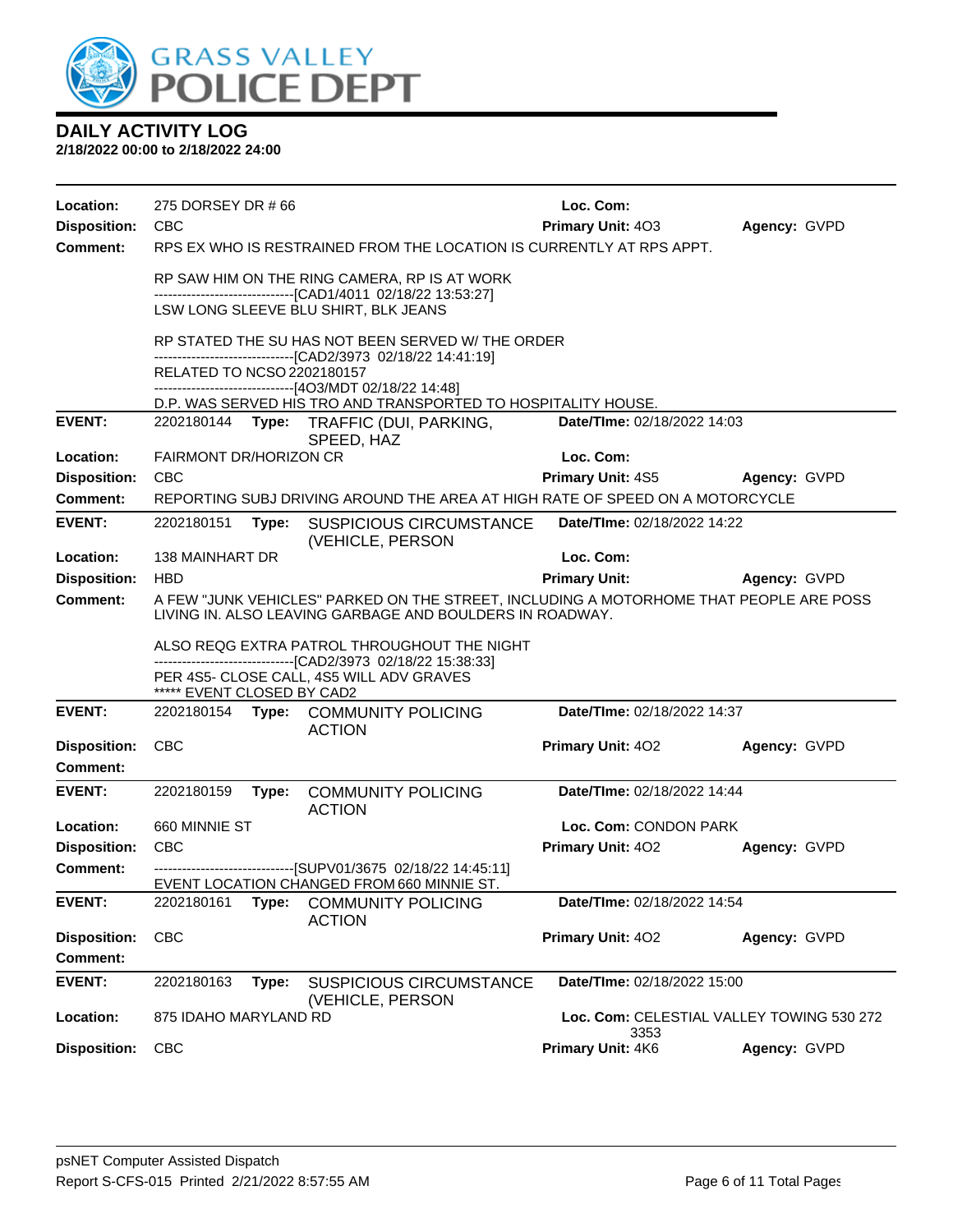

| <b>Comment:</b>     |                            |       | RP AT GVPD. HIS VEH WAS STOLEN FROM MCCOURTNEY RD HOWEVER RP NOW BELIEVES THE VEH IS AT<br>CELESTIAL VALLEY, RP IS WORRIED THE VEH WILL BE CRUSHED.                                    |                                          |                                          |
|---------------------|----------------------------|-------|----------------------------------------------------------------------------------------------------------------------------------------------------------------------------------------|------------------------------------------|------------------------------------------|
|                     |                            |       | RP REQG GVPD CHECK THE VIN AND VERIFY THAT IT IS RPS VEH. CHP ADVISED RP TO CTC GVPD.<br>---------------------------------[CAD1/4011_02/18/22_15:01:44]                                |                                          |                                          |
|                     |                            |       | EVENT CALL TYPE CHANGED FROM THE<br>-------------------------------[4K6/MDT 02/18/22 15:53]                                                                                            |                                          |                                          |
|                     |                            |       | CTC MADE W/ CELESTIAL VALLEY VIA21. THEY ADVISED THAT A VEH MATCHING THAT DESC. WAS TOWED                                                                                              |                                          |                                          |
|                     |                            |       | ON 1/5/22 BY COUNTY CODE ENFORCEMENT, HOWEVER IT HAD NO VINS OR PLATES TO CONFIRM THAT IT<br>WAS RP"S VEH. PER CELESTIAL, VEH HAS BEEN DISPOSED OF ALREADY.                            |                                          |                                          |
|                     | 21 MESSAGE LEFT FOR RP     |       | -------------------------------[4K6/MDT 02/18/22 16:06]                                                                                                                                |                                          |                                          |
|                     | <b>CBC</b>                 |       |                                                                                                                                                                                        |                                          |                                          |
| <b>EVENT:</b>       | 2202180168                 |       | Type: VEH CITES, VIN, TOWS, DUI                                                                                                                                                        | Date/TIme: 02/18/2022 15:35              |                                          |
| Location:           | <b>TINLOY ST/BANK ST</b>   |       |                                                                                                                                                                                        | Loc. Com:                                |                                          |
| <b>Disposition:</b> |                            |       | WA 72 HR COURTESY WARNING PROVIDED                                                                                                                                                     | Primary Unit: 4018                       | Agency: GVPD                             |
| <b>Comment:</b>     | <b>WEEKS</b>               |       | RP RPTG BEIGE RV W/ GREEN STRIPE ON THE BOTTOM LEFT ON THE SIDE OF THE ROAD FOR APPROX1.5                                                                                              |                                          |                                          |
|                     |                            |       | -------------------------------[CAD1/4011_02/18/22_15:35:49]<br>RP BELIEVES SOMEONE IS LIVING IN IT                                                                                    |                                          |                                          |
| <b>EVENT:</b>       |                            |       | 2202180176 Type: CITIZEN ASSIST (CIVIL<br>STANDBY'S, LOCKOUT                                                                                                                           | Date/TIme: 02/18/2022 16:07              |                                          |
| Location:           | 1262 SUTTON WY             |       |                                                                                                                                                                                        | Loc. Com: HOSPITALITY HOUSE 530 271 7144 |                                          |
| <b>Disposition:</b> | <b>CBC</b>                 |       |                                                                                                                                                                                        | <b>Primary Unit: 4S5</b>                 | Agency: GVPD                             |
| <b>Comment:</b>     | <b>CLEARANCE</b>           |       |                                                                                                                                                                                        |                                          |                                          |
| <b>EVENT:</b>       | 2202180180                 | Type: | <b>CITIZEN ASSIST (CIVIL</b><br>STANDBY'S, LOCKOUT                                                                                                                                     | Date/TIme: 02/18/2022 16:15              |                                          |
| Location:           | 129 S AUBURN ST            |       |                                                                                                                                                                                        |                                          | Loc. Com: GRASS VALLEY POLICE DEPARTMENT |
| <b>Disposition:</b> | <b>CBC</b>                 |       |                                                                                                                                                                                        | <b>Primary Unit: 4K6</b>                 | Agency: GVPD                             |
| <b>Comment:</b>     |                            |       | RP OUTSIDE THE GVPD REF ISSUE INVOLVING MAIL. NFI<br>------------------------[4K6/MDT 02/18/22 16:45]                                                                                  |                                          |                                          |
|                     | HIS VEH.                   |       | RP ADV THAT HE HAD ISSUES WITH RECEIVING FAST TRAK VIOLATIONS IN THE BAY AREA FOR A VEHICLE<br>THAT HE HAS NOT DRIVEN THERE. RP IN CONTACTING FAST TRAK AND HAS ORDERED NEW PLATES FOR |                                          |                                          |
|                     | <b>CBC</b>                 |       |                                                                                                                                                                                        |                                          |                                          |
| <b>EVENT:</b>       | 2202180182                 | Type: | 911 UNKNOWN<br>(HANGUPS, ABAN'S)                                                                                                                                                       | Date/TIme: 02/18/2022 16:22              |                                          |
| Location:           | 310 S AUBURN ST            |       |                                                                                                                                                                                        | Loc. Com: AUBURN GARDEN APARTMENTS       |                                          |
| Disposition: HBD    |                            |       |                                                                                                                                                                                        | <b>Primary Unit:</b>                     | Agency: GVPD                             |
| <b>Comment:</b>     |                            |       | 911 FEMALE STATED ACCIDENTAL THEN DISCONNECTED<br>-------------------------------[CAD1/4011_02/18/22 16:31:06]                                                                         |                                          |                                          |
|                     |                            |       | NEG ANSWER ON CALL BACK, VM LEFT<br>-------------------------------[CAD1/4011_02/18/22_16:34:24]                                                                                       |                                          |                                          |
|                     | ***** EVENT CLOSED BY CAD1 |       | RP CALLED BACK, C4 ACCIDENTAL                                                                                                                                                          |                                          |                                          |
| <b>EVENT:</b>       | 2202180184                 | Type: | <b>CITIZEN ASSIST (CIVIL</b><br>STANDBY'S, LOCKOUT                                                                                                                                     | Date/TIme: 02/18/2022 16:24              |                                          |
| Location:           | 613 WALSH ST # B           |       |                                                                                                                                                                                        | Loc. Com:                                |                                          |
| <b>Disposition:</b> | <b>CBC</b>                 |       |                                                                                                                                                                                        | <b>Primary Unit: 401</b>                 | Agency: GVPD                             |
| <b>Comment:</b>     |                            |       | REQ CIVIL STANDBY TO PICK UP HER CHILDREN FROM THEIR AUNT  REQ 10-21                                                                                                                   |                                          |                                          |
| <b>EVENT:</b>       | 2202180188                 | Type: | TRAFFIC (DUI, PARKING,<br>SPEED, HAZ                                                                                                                                                   | Date/TIme: 02/18/2022 16:32              |                                          |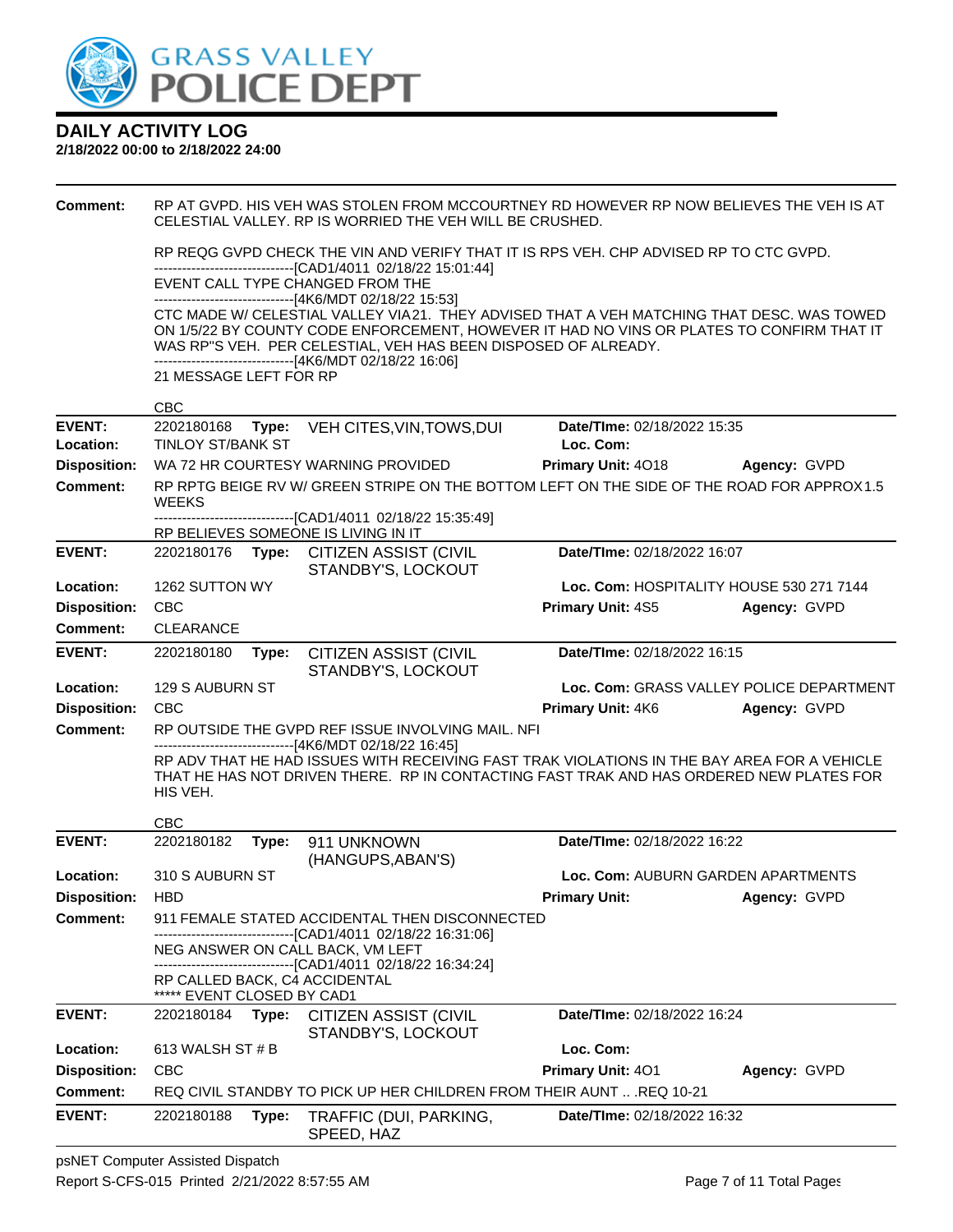

| Location:           | 49/20 RAMP STATE/BRUNSWICK RD                    |                                                                                                                                                                                                             | Loc. Com: SB                                 |              |
|---------------------|--------------------------------------------------|-------------------------------------------------------------------------------------------------------------------------------------------------------------------------------------------------------------|----------------------------------------------|--------------|
| <b>Disposition:</b> | <b>HBD</b>                                       |                                                                                                                                                                                                             | <b>Primary Unit:</b>                         | Agency: GVPD |
| <b>Comment:</b>     | <b>GARBAGE IN NUMBER 1 LANE</b>                  |                                                                                                                                                                                                             |                                              |              |
|                     | VOICED<br>***** EVENT CLOSED BY CAD2             | -------------------------------[CAD2/3973 02/18/22 16:33:52]                                                                                                                                                |                                              |              |
| <b>EVENT:</b>       |                                                  | 2202180191 Type: TRAFFIC (DUI, PARKING,<br>SPEED, HAZ                                                                                                                                                       | Date/TIme: 02/18/2022 16:35                  |              |
| Location:           | 49/20 RAMP STATE/20                              |                                                                                                                                                                                                             | Loc. Com: NB                                 |              |
| <b>Disposition:</b> | <b>CNOP</b>                                      |                                                                                                                                                                                                             | Primary Unit: 4018                           | Agency: GVPD |
| <b>Comment:</b>     |                                                  | 911 WHI SEDAN DRIVING BACKWARD, TRF TO CHP                                                                                                                                                                  |                                              |              |
|                     |                                                  | --------------------------------[CAD1/4011 02/18/22 16:36:22]<br>VEH IS ON THE SHOULDER, POSS REVERSING TO A PED ON THE SIDE OF THE ROAD<br>----------------------[CAD2/3973_02/18/22 16:37:12]             |                                              |              |
| <b>EVENT:</b>       | PER 4S5- BEAT INFO<br>2202180192                 | Type: SUSPICIOUS CIRCUMSTANCE                                                                                                                                                                               | Date/TIme: 02/18/2022 16:40                  |              |
|                     |                                                  | (VEHICLE, PERSON                                                                                                                                                                                            |                                              |              |
| Location:           | 208 SUTTON WY                                    |                                                                                                                                                                                                             | Loc. Com: CONNECTING POINT                   |              |
| <b>Disposition:</b> | UTL UTL THAT VEH OR OCC CAMPS                    |                                                                                                                                                                                                             | <b>Primary Unit: 4K6</b>                     | Agency: GVPD |
| Comment:            |                                                  | RP RPTG TRANSIENT CAMP SET UP ON THE DIRT ROAD ACROSS FROM CONNECTING POINT. ASSOCIATED<br>VEH IS AN OLD WHI PONTIAC GRAND AM. TRANSIENT SUBJS AT THE LOCATION ARE CONSTANTLY IN 415V'S.                    |                                              |              |
| <b>EVENT:</b>       | 2202180197 Type: ALL OTHERS                      |                                                                                                                                                                                                             | Date/TIme: 02/18/2022 16:57                  |              |
| Location:           | 129 S AUBURN ST                                  |                                                                                                                                                                                                             | Loc. Com: GRASS VALLEY POLICE DEPARTMENT     |              |
| <b>Disposition:</b> | <b>CBC</b>                                       |                                                                                                                                                                                                             | Primary Unit: 4018                           | Agency: GVPD |
| <b>Comment:</b>     | LOBBY CONTACT                                    | --------------------------[CAD2/3973 02/18/22 16:57:58]                                                                                                                                                     |                                              |              |
|                     |                                                  | EVENT LOCATION CHANGED FROM GVPD                                                                                                                                                                            |                                              |              |
| <b>EVENT:</b>       | 2202180200 Type: TRESPASS                        |                                                                                                                                                                                                             | Date/TIme: 02/18/2022 17:03                  |              |
| Location:           | 664 FREEMAN LN # E                               |                                                                                                                                                                                                             | Loc. Com: PINE CREEK LAUNDROMAT              |              |
| <b>Disposition:</b> | ARA                                              |                                                                                                                                                                                                             | <b>Primary Unit: 4K6</b>                     | Agency: GVPD |
| Case No:            | G2200435                                         |                                                                                                                                                                                                             |                                              |              |
| Comment:            |                                                  | RP RPTG SUBJ SLEEPING BEHIND THE DUMPSTER BEHIND THE LAUNDROMAT. RP ASKED THE SUBJ<br>APPROX 30 MIN AGO TO LEAVE. SU WAS SLURRING HIS WORDS.<br>------------------------------[CAD2/3973 02/18/22 17:33:41] |                                              |              |
|                     |                                                  | ISSUED CASE# G2200435 FOR AGENCY GVPD by UNIT 4K6                                                                                                                                                           |                                              |              |
| <b>EVENT:</b>       | 2202180203 Type: 911 UNKNOWN                     | (HANGUPS, ABAN'S)                                                                                                                                                                                           | Date/TIme: 02/18/2022 17:20                  |              |
| Location:           | 135 EA MCKNIGHT WY                               |                                                                                                                                                                                                             | Loc. Com:                                    |              |
| <b>Disposition:</b> | <b>HBD</b>                                       |                                                                                                                                                                                                             | <b>Primary Unit:</b>                         | Agency: GVPD |
| <b>Comment:</b>     | 911 ACCIDENTAL.<br>*****<br>EVENT CLOSED BY CAD1 |                                                                                                                                                                                                             |                                              |              |
| <b>EVENT:</b>       | 2202180208<br>Type:                              | DISTURBANCE (NOISE,<br>MUSIC, VERBAL, BARKI                                                                                                                                                                 | Date/TIme: 02/18/2022 17:42                  |              |
| Location:           | 275 DORSEY DR #66                                |                                                                                                                                                                                                             | Loc. Com: GRASS VALLEY TERRACE<br>APARTMENTS |              |
| <b>Disposition:</b> | <b>CBC</b>                                       |                                                                                                                                                                                                             | <b>Primary Unit: 401</b>                     | Agency: GVPD |
| Comment:            | <b>EARLIER</b>                                   | SU IN APPT 61 IS HARRASSING RP BECAUSE RP GOT A RESTRAINING ORDER AGAINST THE MALE SUBJ                                                                                                                     |                                              |              |
| <b>EVENT:</b>       | 2202180209<br>Type:                              | <b>TRESPASS</b>                                                                                                                                                                                             | Date/TIme: 02/18/2022 17:45                  |              |
| Location:           | SLATE CREEK RD/RIDGE RD                          |                                                                                                                                                                                                             | Loc. Com:                                    |              |
| <b>Disposition:</b> | UTL                                              |                                                                                                                                                                                                             | Primary Unit: 4S5                            | Agency: GVPD |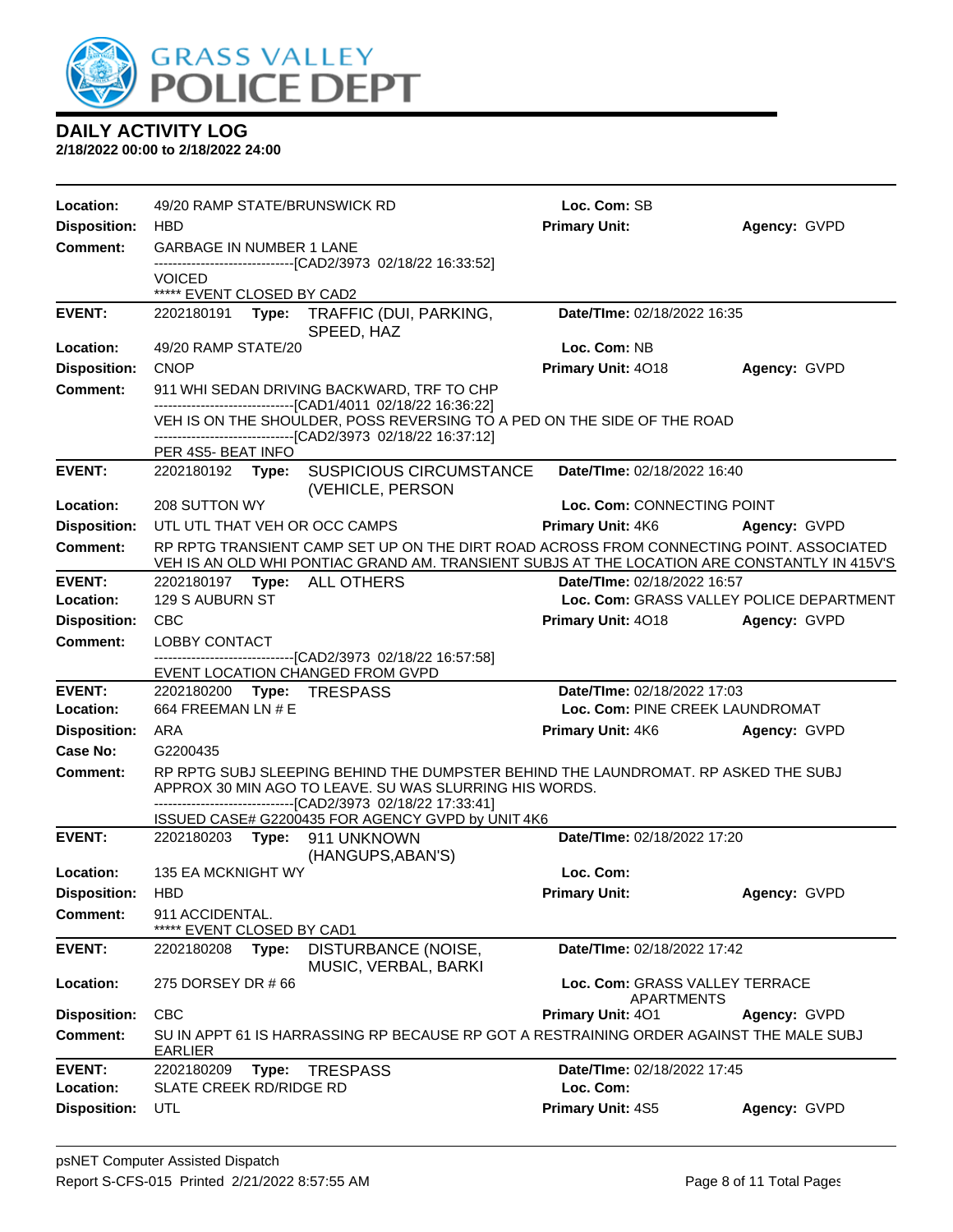

| <b>Comment:</b>     | RP RPTG SMALL WHI SEDAN SPEEDING UP AND DOWN THE FRESHLY PAVED ROAD.<br>------------------------[CAD1/4011_02/18/22 17:46:15] |                                                                                                                                                 |                                                                                                                                             |                                          |              |  |  |  |
|---------------------|-------------------------------------------------------------------------------------------------------------------------------|-------------------------------------------------------------------------------------------------------------------------------------------------|---------------------------------------------------------------------------------------------------------------------------------------------|------------------------------------------|--------------|--|--|--|
|                     |                                                                                                                               |                                                                                                                                                 | RP BELIEVES THEY LIVE ON FOXWOOD.                                                                                                           |                                          |              |  |  |  |
| <b>EVENT:</b>       | 2202180211                                                                                                                    | Type:                                                                                                                                           | <b>BURGLARY (AUTO,</b><br>RESIDENCE, COMMERCIAL)                                                                                            | Date/TIme: 02/18/2022 17:57              |              |  |  |  |
| Location:           | 334 MILL ST # C                                                                                                               |                                                                                                                                                 |                                                                                                                                             | Loc. Com:                                |              |  |  |  |
| <b>Disposition:</b> | <b>RPT</b>                                                                                                                    |                                                                                                                                                 |                                                                                                                                             | Primary Unit: 4018                       | Agency: GVPD |  |  |  |
| Case No:            | G2200437                                                                                                                      |                                                                                                                                                 |                                                                                                                                             |                                          |              |  |  |  |
| <b>Comment:</b>     |                                                                                                                               |                                                                                                                                                 | 911 SOMEONE BROKE INTO HIS STORAGE UNIT AND STOLE A GENERATOR                                                                               |                                          |              |  |  |  |
|                     |                                                                                                                               |                                                                                                                                                 | -------------------------------[CAD1/4011_02/18/22 17:57:43]<br>SU LEFT IN A WHI CHEVY VAN W/ UTILITY RACK, NO WINDOWS IN THE BACK, UNK DOT |                                          |              |  |  |  |
|                     |                                                                                                                               |                                                                                                                                                 | --------------------------------[CAD1/4011 02/18/22 17:58:13]                                                                               |                                          |              |  |  |  |
|                     | LP# 98521F3                                                                                                                   |                                                                                                                                                 |                                                                                                                                             |                                          |              |  |  |  |
|                     |                                                                                                                               |                                                                                                                                                 | VEH WENT TO SOUTH CHURCH, UNK LEFT OR RIGHT AFTER THATN                                                                                     |                                          |              |  |  |  |
|                     | UNK WHAT ELSE IS MISSING                                                                                                      |                                                                                                                                                 | -------------------------------[CAD1/4011 02/18/22 17:58:17]                                                                                |                                          |              |  |  |  |
|                     |                                                                                                                               |                                                                                                                                                 | -------------------------------[CAD1/4011_02/18/22 17:58:52]                                                                                |                                          |              |  |  |  |
|                     | <b>TWO SUBJS INVOLVED</b>                                                                                                     |                                                                                                                                                 |                                                                                                                                             |                                          |              |  |  |  |
|                     | WMA HAD WHITE SHIRT                                                                                                           |                                                                                                                                                 |                                                                                                                                             |                                          |              |  |  |  |
|                     |                                                                                                                               |                                                                                                                                                 | WMA HEAVY SET HAD A RED SWEATSHIRT<br>--------------------------------[CAD1/4011 02/18/22 17:59:33]                                         |                                          |              |  |  |  |
|                     |                                                                                                                               |                                                                                                                                                 | EVENT LOCATION CHANGED FROM 334 MILL ST GV                                                                                                  |                                          |              |  |  |  |
|                     |                                                                                                                               | ------------------[CAD1/4011_02/18/22_18:00:30]<br>RP IS IN UNIT C, TALKED TO OWNER OF UNIT B WHO STATED THE SUSPECTS WERE VISITING "ANDREW" IN |                                                                                                                                             |                                          |              |  |  |  |
|                     | UNIT A                                                                                                                        |                                                                                                                                                 |                                                                                                                                             |                                          |              |  |  |  |
|                     |                                                                                                                               |                                                                                                                                                 | ---------------------------[CAD2/3973 02/18/22 18:18:14]                                                                                    |                                          |              |  |  |  |
| <b>EVENT:</b>       |                                                                                                                               |                                                                                                                                                 | ISSUED CASE# G2200437 FOR AGENCY GVPD by UNIT 4O18<br>2202180212 Type: 911 UNKNOWN                                                          | Date/TIme: 02/18/2022 18:06              |              |  |  |  |
|                     |                                                                                                                               |                                                                                                                                                 | (HANGUPS, ABAN'S)                                                                                                                           |                                          |              |  |  |  |
| Location:           | <b>GRASS VALLEY</b>                                                                                                           |                                                                                                                                                 |                                                                                                                                             | Loc. Com:                                |              |  |  |  |
| <b>Disposition:</b> | <b>HBD</b>                                                                                                                    |                                                                                                                                                 |                                                                                                                                             | <b>Primary Unit:</b>                     | Agency: GVPD |  |  |  |
| <b>Comment:</b>     | 911 ACCIDENTAL IN VEH, C4<br>***** EVENT CLOSED BY CAD1                                                                       |                                                                                                                                                 |                                                                                                                                             |                                          |              |  |  |  |
| <b>EVENT:</b>       |                                                                                                                               |                                                                                                                                                 | 2202180217 Type: CITIZEN ASSIST (CIVIL<br>STANDBY'S, LOCKOUT                                                                                | Date/TIme: 02/18/2022 18:26              |              |  |  |  |
| <b>Location:</b>    | 1262 SUTTON WY                                                                                                                |                                                                                                                                                 |                                                                                                                                             | Loc. Com: HOSPITALITY HOUSE 530 271 7144 |              |  |  |  |
| <b>Disposition:</b> | CBC                                                                                                                           |                                                                                                                                                 |                                                                                                                                             | <b>Primary Unit: 4011</b>                | Agency: GVPD |  |  |  |
| <b>Comment:</b>     |                                                                                                                               |                                                                                                                                                 | RP REQG 10-21 REF THEFT AND GETTING A TICKET BACK TO RENO                                                                                   |                                          |              |  |  |  |
| <b>EVENT:</b>       | 2202180220                                                                                                                    | Type:                                                                                                                                           | TRAFFIC (DUI, PARKING,<br>SPEED, HAZ                                                                                                        | Date/TIme: 02/18/2022 18:41              |              |  |  |  |
| Location:           | 49 STATE/WE MCKNIGHT WY                                                                                                       |                                                                                                                                                 |                                                                                                                                             | Loc. Com: NB                             |              |  |  |  |
| <b>Disposition:</b> | <b>HBD</b>                                                                                                                    |                                                                                                                                                 |                                                                                                                                             | <b>Primary Unit:</b>                     | Agency: GVPD |  |  |  |
| <b>Comment:</b>     | PANTS STEPPING INTO TRAFFIC                                                                                                   |                                                                                                                                                 | 911 XFER TO CHP, MALE PEDESTRIAN HEADED INTO ROADWAY. MALE WEARING WHI SWEATER AND BLK<br>---------------[CAD2/3973_02/18/22 18:41:41]      |                                          |              |  |  |  |
|                     | <b>VOICED</b>                                                                                                                 |                                                                                                                                                 |                                                                                                                                             |                                          |              |  |  |  |
|                     | ***** EVENT CLOSED BY CAD2                                                                                                    |                                                                                                                                                 |                                                                                                                                             |                                          |              |  |  |  |
| <b>EVENT:</b>       | 2202180221                                                                                                                    | Type:                                                                                                                                           | DISTURBANCE (NOISE,<br>MUSIC, VERBAL, BARKI                                                                                                 | Date/TIme: 02/18/2022 18:49              |              |  |  |  |
| Location:           | 1983 NEVADA CITY HY                                                                                                           |                                                                                                                                                 |                                                                                                                                             | Loc. Com: KFC                            |              |  |  |  |
| <b>Disposition:</b> | <b>CBC</b>                                                                                                                    |                                                                                                                                                 |                                                                                                                                             | Primary Unit: 4020                       | Agency: GVPD |  |  |  |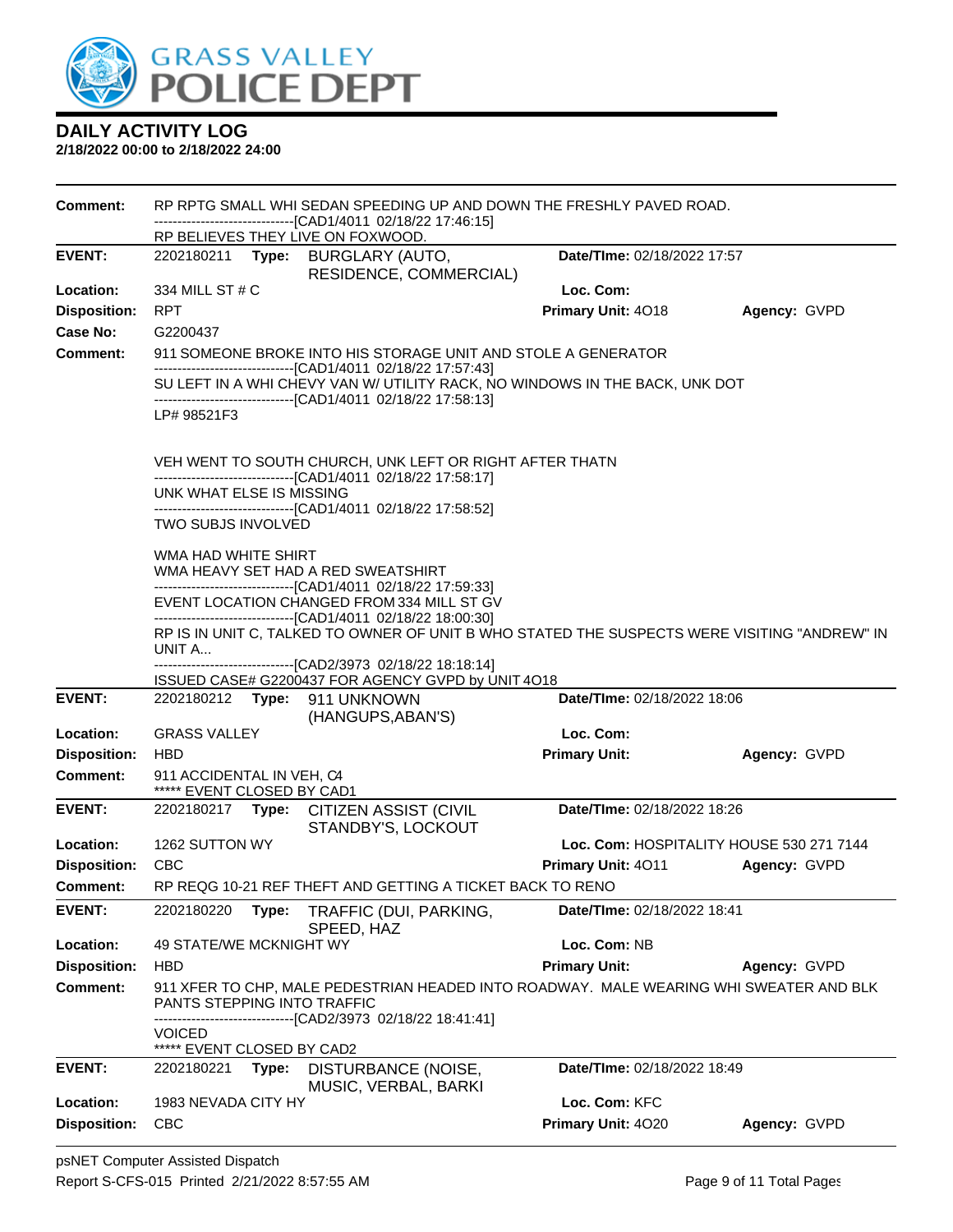

| <b>Comment:</b>     | <b>VOICED</b>                                       |       | 911 REPORITNG MANAGEMENT IS FREAKING OUT AND THREATENING TO HURT HER HUSBAND. PER RP,<br>MANAGEMENT DOES NOT WANT TO GIVE CUSTOMERS THEIIR ORDERS AND IS FREAKING OUT ON THEM.<br>RP IS OUTSIDE BUSINESS IN A WHI TOYT HIGHLANDER REQ CONTACT.<br>------------------------------[CAD2/3973 02/18/22 18:49:47] |                                    |                                                                                                                                                                                       |
|---------------------|-----------------------------------------------------|-------|---------------------------------------------------------------------------------------------------------------------------------------------------------------------------------------------------------------------------------------------------------------------------------------------------------------|------------------------------------|---------------------------------------------------------------------------------------------------------------------------------------------------------------------------------------|
|                     |                                                     |       | -------------------------------[CAD2/3973 02/18/22 18:50:07]                                                                                                                                                                                                                                                  |                                    |                                                                                                                                                                                       |
|                     | 4020 COPIES                                         |       |                                                                                                                                                                                                                                                                                                               |                                    |                                                                                                                                                                                       |
| <b>EVENT:</b>       | 2202180223                                          | Type: | 911 UNKNOWN<br>(HANGUPS, ABAN'S)                                                                                                                                                                                                                                                                              | Date/TIme: 02/18/2022 18:54        |                                                                                                                                                                                       |
| Location:           | LAT: 39.2131500 LONG: -121.062051                   |       |                                                                                                                                                                                                                                                                                                               | Loc. Com:                          |                                                                                                                                                                                       |
| <b>Disposition:</b> | MERGED 2202180224                                   |       |                                                                                                                                                                                                                                                                                                               | <b>Primary Unit:</b>               | Agency: GVPD                                                                                                                                                                          |
| <b>Comment:</b>     | 911 OPEN LINE NOTHING HEAR                          |       |                                                                                                                                                                                                                                                                                                               |                                    |                                                                                                                                                                                       |
|                     |                                                     |       | ------------------------[CAD1/4106_02/18/22 18:57:49]<br>ON CB FEMALE REPORTING EVENT 224, ADVISED CALFIRE ENRT<br>***** EVENT CLOSED BY CAD1 WITH COMMENT-2202180224                                                                                                                                         |                                    |                                                                                                                                                                                       |
| <b>EVENT:</b>       |                                                     |       | 2202180227 Type: PROPERTY LOST OR FOUND                                                                                                                                                                                                                                                                       | Date/TIme: 02/18/2022 19:07        |                                                                                                                                                                                       |
| Location:           | 890 SUTTON WY                                       |       |                                                                                                                                                                                                                                                                                                               | Loc. Com: DMV 800 777 0133         |                                                                                                                                                                                       |
| <b>Disposition:</b> | <b>HBD</b>                                          |       |                                                                                                                                                                                                                                                                                                               | <b>Primary Unit:</b>               | Agency: GVPD                                                                                                                                                                          |
| <b>Comment:</b>     |                                                     |       | RP REPORTING SHE LEFT A SHOPPING BAG WITH ITEMS OUTSIDE OF THE DMV OFFICE<br>---------------------------------[CAD1/4106 02/18/22 19:09:05]                                                                                                                                                                   |                                    |                                                                                                                                                                                       |
|                     | ***** EVENT CLOSED BY CAD1                          |       | PER RP WILL GO TO DMV IN THE MORNING TO LOOK                                                                                                                                                                                                                                                                  |                                    |                                                                                                                                                                                       |
| <b>EVENT:</b>       | 2202180229    Type: 911    UNKNOWN                  |       | (HANGUPS, ABAN'S)                                                                                                                                                                                                                                                                                             | Date/TIme: 02/18/2022 19:12        |                                                                                                                                                                                       |
| Location:           | LAT: 39.23847600 LONG: -121.062019                  |       |                                                                                                                                                                                                                                                                                                               | Loc. Com:                          |                                                                                                                                                                                       |
| <b>Disposition:</b> | <b>HBD</b>                                          |       |                                                                                                                                                                                                                                                                                                               | <b>Primary Unit:</b>               | Agency: GVPD                                                                                                                                                                          |
| <b>Comment:</b>     | 911 ABAN UNABLE TO CB<br>***** EVENT CLOSED BY CAD1 |       |                                                                                                                                                                                                                                                                                                               |                                    |                                                                                                                                                                                       |
| <b>EVENT:</b>       | 2202180231                                          |       | Type: DISTURBANCE (NOISE,<br>MUSIC, VERBAL, BARKI                                                                                                                                                                                                                                                             | Date/TIme: 02/18/2022 19:17        |                                                                                                                                                                                       |
| Location:           | 155 GLASSON WY                                      |       |                                                                                                                                                                                                                                                                                                               |                                    | Loc. Com: SIERRA NEVADA MEMORIAL HOSPITAL                                                                                                                                             |
| <b>Disposition:</b> | RPT SUBJ PLACED ON HOLD                             |       |                                                                                                                                                                                                                                                                                                               | Primary Unit: 4020                 | Agency: GVPD                                                                                                                                                                          |
| <b>Case No:</b>     | G2200439                                            |       |                                                                                                                                                                                                                                                                                                               |                                    |                                                                                                                                                                                       |
| Comment:            | BELOW THE CSU. PER RP SUBJ IS HBD                   |       | -------------------------------[CAD1/4106 02/18/22 19:18:34]                                                                                                                                                                                                                                                  |                                    | 911 REPORTING HER BOYFRIEND IS IN A415 VERBAL WITH HIS MOM IN A SILVER HONDA ODDESY VAN JUST                                                                                          |
|                     | PER RP SUBJ HAS KNIFE IN HIS POCKET                 |       | ------------------------------[CAD1/4106 02/18/22 19:19:27]                                                                                                                                                                                                                                                   |                                    |                                                                                                                                                                                       |
|                     | LIC FOR VAN 8DOL066                                 |       |                                                                                                                                                                                                                                                                                                               |                                    |                                                                                                                                                                                       |
|                     |                                                     |       | -------------------------------[CAD1/4106 02/18/22 19:21:04]                                                                                                                                                                                                                                                  |                                    |                                                                                                                                                                                       |
|                     |                                                     |       | PER RP MALE HAS BEEN DOING WHIPPETS RECENTLY                                                                                                                                                                                                                                                                  |                                    |                                                                                                                                                                                       |
|                     |                                                     |       | -------------------------------[CAD1/4106 02/18/22 19:24:32]<br>ADDITIONAL 911 FROM RP, WHILE LL GVPD PULLED IN ADVISED TO CTC OFFICERS                                                                                                                                                                       |                                    |                                                                                                                                                                                       |
|                     |                                                     |       | -------------------------------[CAD3/4085 02/18/22 20:29:05]                                                                                                                                                                                                                                                  |                                    |                                                                                                                                                                                       |
| <b>EVENT:</b>       |                                                     |       | ISSUED CASE# G2200439 FOR AGENCY GVPD by UNIT 4O20<br>2202180233 Type: WELFARE CHECK                                                                                                                                                                                                                          | <b>Date/Time: 02/18/2022 20:14</b> |                                                                                                                                                                                       |
| Location:           | 340 PLEASANT ST # 8                                 |       |                                                                                                                                                                                                                                                                                                               |                                    | Loc. Com: GRASS VALLEY APARTMENTS                                                                                                                                                     |
| <b>Disposition:</b> | <b>CBC</b>                                          |       |                                                                                                                                                                                                                                                                                                               | <b>Primary Unit: 4K6</b>           | Agency: GVPD                                                                                                                                                                          |
| <b>Comment:</b>     |                                                     |       | <b>IDENTIFY YOUR DAUGHTERS BODY IN RENO</b><br>-----------------------------[CAD1/4106_02/18/22 20:16:40]                                                                                                                                                                                                     |                                    | RP REQ WELFARE CHECK ON HER DAUGHTER THAT IS STAYING WITH A MALE FOR APPROX A WEEK. PER<br>RP VI IS POSSIBLY TAKING XANAX. RP RECIEVED SUS TEXTS FROM A NUMBER STATING BE PREPARED TO |
|                     |                                                     |       | PER RP LAST CTC WITH VI WAS 2 HOURS AGO, SUS TEXT CAME IN APPROX 30 MINS AGO                                                                                                                                                                                                                                  |                                    |                                                                                                                                                                                       |